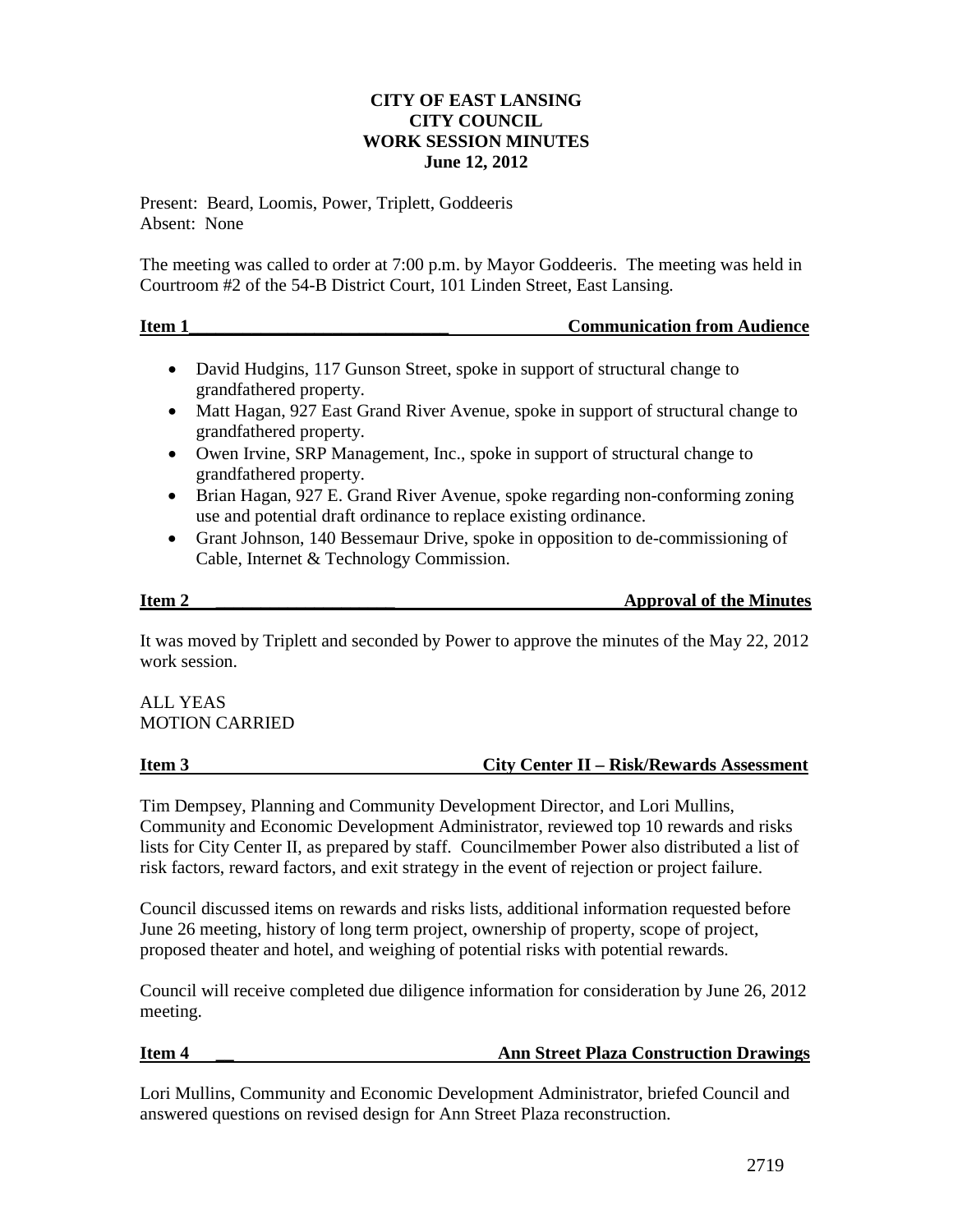Mullins reviewed parking, stage, music feature, fireplace, patios, and planting areas.

Council discussed alley traffic and residential entrance, unknown cost estimates, developer risk, re-evaluation of TIF (tax increment financing) in conjunction with additional development projects, impact of timing of Council decision on downtown businesses, and coordination with other downtown construction.

It was moved by Triplett and seconded by Beard to authorize the City Manager to incorporate the plans, specifications and cost estimates, when they are prepared for the Ann Street Plaza construction, into the Development Agreement pending final review and approval by the City Engineer and Planning Staff.

YEAS – 3 Beard, Goddeeris, Triplett NAYS – 2 Loomis, Power MOTION CARRIED

# **Item 5 State Revolving Fund (SRF) Sewer System Project Plan**

Todd Sneathen, Director of Public Works and Environmental Services, briefed Council and answered questions on draft State Revolving Fund (SRF) Sewer System Project Plan to be submitted to the Michigan Department of Environmental Quality (MDEQ) by July 1, 2012. Sneathen said five projects were identified for a five year period, which include three projects for the collection system and two projects for the waste water treatment plant (WWTP). Sneathen said projects on an MDEQ approved project plan could be eligible for financing through the low interest state revolving loan fund.

Goddeeris said to continue with the project plan according to schedule.

**Item 6 Ordinance No. 1280** 

Tom Yeadon, City Attorney, updated Council and answered questions on draft Ordinance No. 1280; Consumers Energy Company Electric Franchise Ordinance. Yeadon said he used proposed Consumers ordinance as a base and added clarification and language from the City Charter. He said he will forward the ordinance to Consumers for their review and comments and bring those comments back to Council.

Goddeeris said Yeadon should move forward with this ordinance as outlined.

**Item 7** Identix, Incorporated

It was moved by Power and seconded by Triplett to authorize the East Lansing Police Department to issue a purchase order to the Identix, Incorporated in the amount of \$27,166.00 for the purchase of electronic fingerprint software, hardware, installation and training (Identix Quote #36421-1).

ALL YEAS MOTION CARRIED